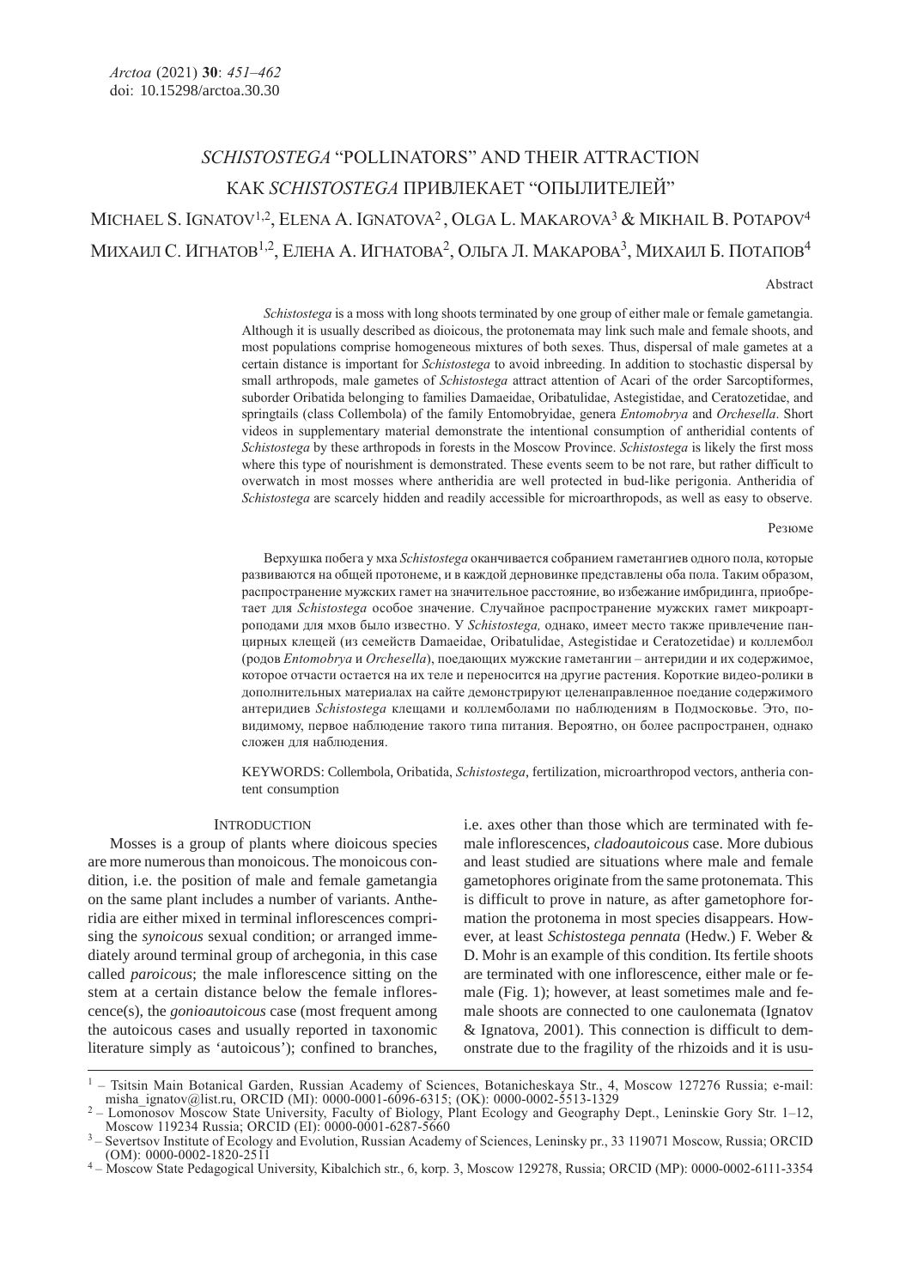

male inflorescence with two antheridia; D: antheridium with partly released spermatozoids amidst the antheridium medium.

ally difficult or impossible to disentangle their interconnections. However, where the *Schistostega* plants appear as a separate bundles apart from main tuft, they almost always comprise a mixture of male and female gametophores (Figs. 1–2). Also, shortly after fertilization, populations of *Schistostega* look as a very even mixture of male and female plants (Fig. 2). In several square decimetres we failed to find a single group where only one sex was represented.

Such arrangement of shoots, in the frequent dense growths of gametophores, often with more than hundred stems per square centimeter (Ignatov et al., 2012), may cause a high degree of inbreeding, especially if intragametophytic fertilization occurs, i.e., fertilization involving males and females belonging to the same genotype. If so, mechanisms that could increase the fertilization distance – and decrease the risk of inbreeding – would

therefore be expected to be selectively advantageous.

Also, Schistostega often occurs in nishes, protected from direct rain drops, thus the sperm requires a vector to access females. Microarthropods were proved to mediate in fertilization of mosses (Cronberg et al., 2006), carrying sperms that stuck to their bodies during their crossing of 'moss forest' (cf. also Milius, 2006). In another publication on this issue Cronberg et al. (2008) suggested that protonema might attract microarthropods, while Rosenstiel et al. (2012) showed an effect of volatile compounds and also documented that female plants are more attractive than male ones to microarthropods. This may imply that for microarthropods male plants could be attractive by the reasons other than a volatile compound signals. Recently Shortlidge et al. (2021) demonstrated an even more complicated potential ability of microarthropods to provide a fitness benefit for mosses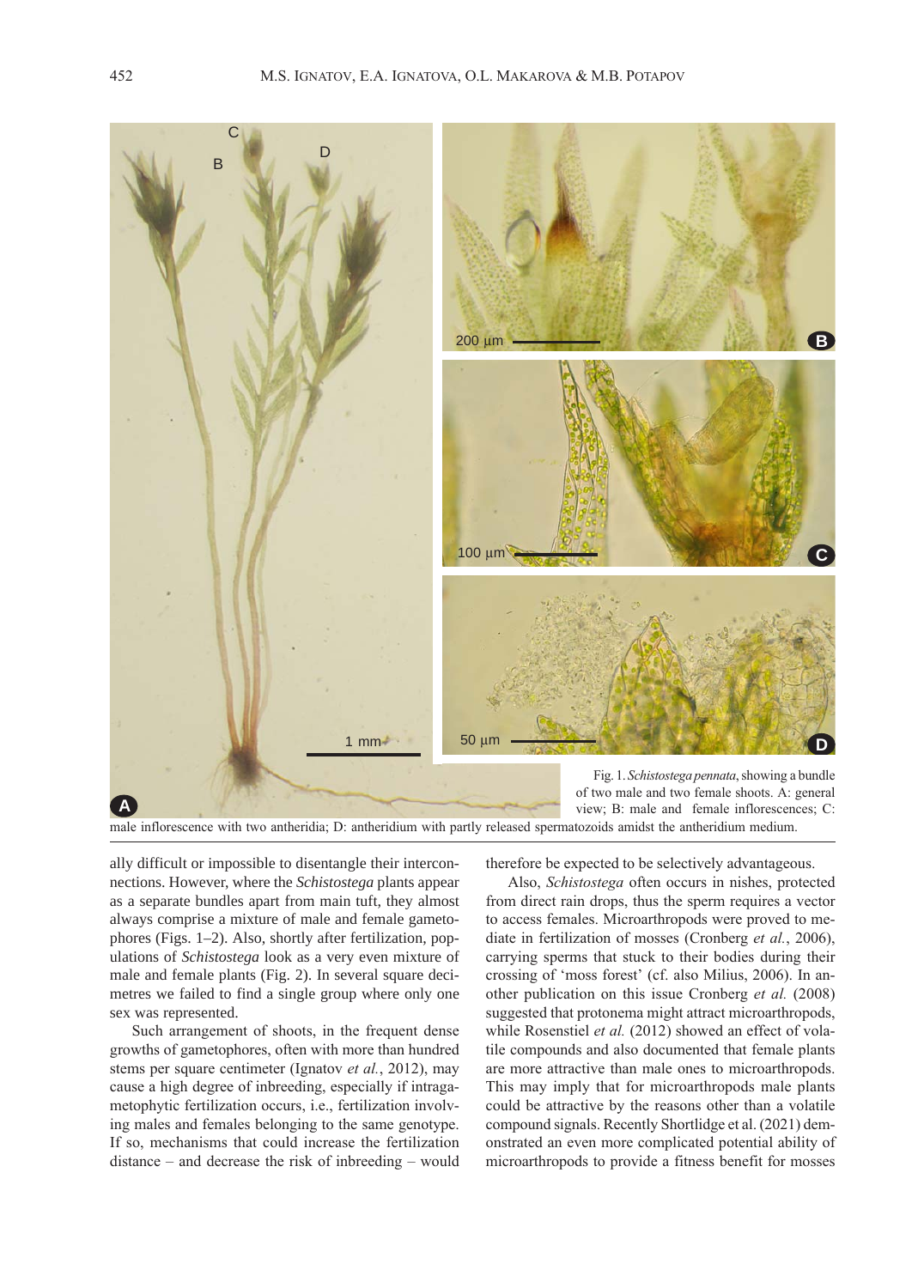

Fig. 2. Schistostega pennata population, showing the even proportion and fairy homogeneous arrangement of male  $(\downarrow)$  and female  $(\vee)$  gametophores. The photograph is taken four days after collecting soil pieces in the forest, where only male plants were well-seen, while fertilized archaegonia appeared and became visible during these four days of cultivation.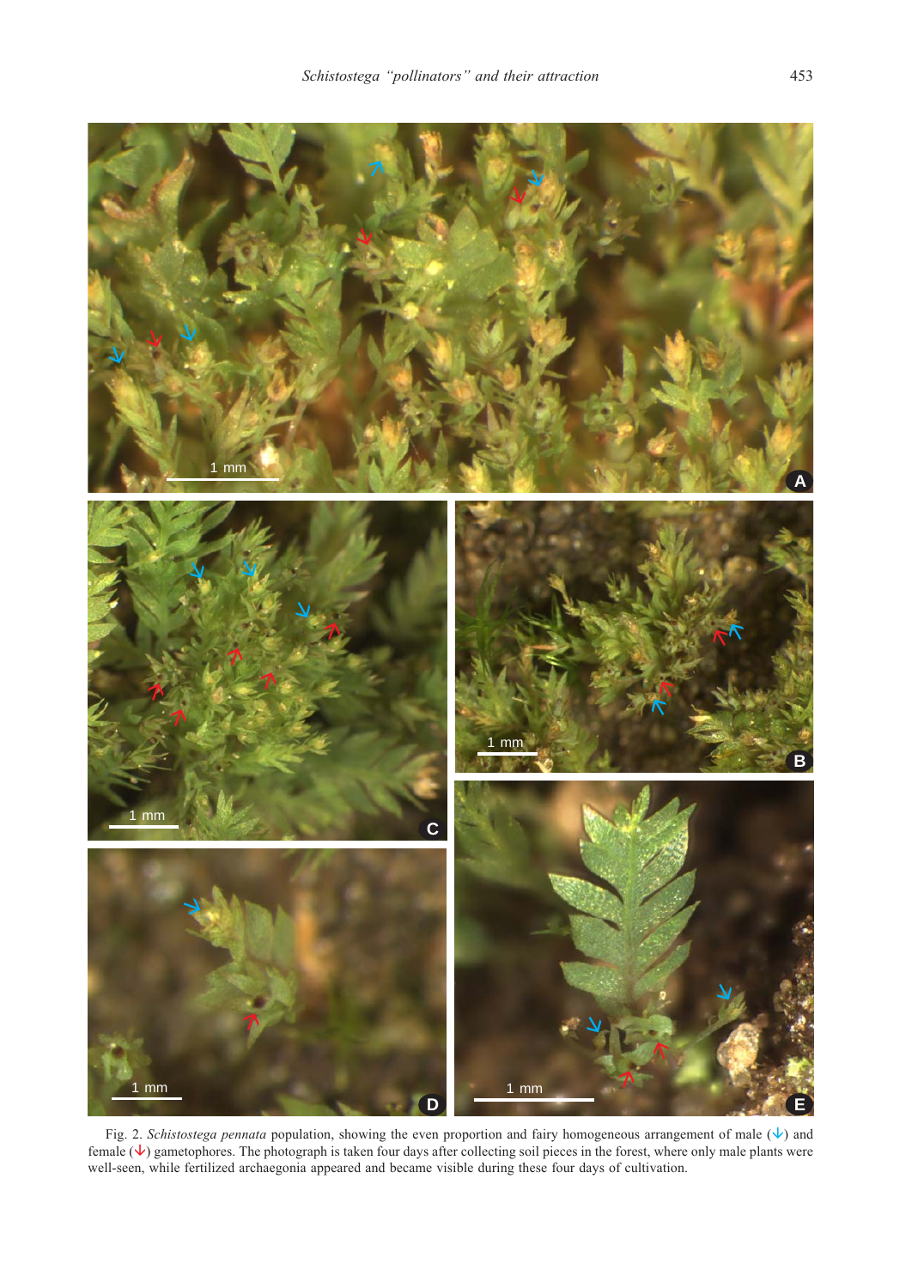at genotype level. Some indirect evidence on microarthropods as vectors for sperm dispersal and likely attracted by sperm were summarized by Glime (2017a,b). There are only two modern studies based on field observations by Bisang & Hedenäs (2015) and Fjellberg et al. (2017). The former authors found the springtail Xenylla humicola (O.Fabricius, 1780) in great abundance on the moss Tortula cernua (Huebener) Lindb. in a place with abundant immature and mature antheridia and mature archegonia, thus suggesting that these springtails are attracted by moss gametangia. The springtails, in return, may increase the fertilization success in this case.

Fjellberg *et al*. (2017) reported another species of the same springtail genus, *Xenylla maritima* Tullberg, 1869, curled up in an antheridial cup of *Polytrichum piliferum* Hedw. after sperm release, when the splash cup was already producing new growth from the center, indicating that the sperm had already been dispersed much earlier. Hence, we are left to wonder what attracted the springtails to this location, and do they facilitate the dispersal of sperm in the right season.

However, no direct observations were published on attractions of microarthropods by antheridia and/or sperm as food, thus our observations, though limited, could be of interest and direct the further steps in accumulation of similar observations, and enhancing methodology.

# MATERIAL AND METHODS

# *Study area*

All observation reported here were conducted in the Moscow Province, Zvenigorod Biological Station of Moscow University (ca. 55.7 N, 36.6 E). The vegetation consists mostly of hemiboreal spruce forests. Being a protected area, the number of fallen trees has increased during the last decades, and *Schistostega* appeared in the late 1990s and rapidly spread here under upturned roots of fallen trunks (Ignatov & Ignatova, 2001; Ignatov *et al.*, 2012, 2017).

# *Plant*

*Schistostega pennata* has a Holarctic distribution, however its habitat requirements make the density of its populations very uneven, both spatially and temporarily. Old publications did not mention the species in Central European Russia at all (Zickendrath, 1900; Warnstorf, 1913), except one place with numerous sandstone outcrops in Kaluga Province (Zhadovsky, 1928). In Moscow Province *Schistostega* became common in 1990– 2000s, settling down on soil walls at roots of fallen trees (Ignatov & Ignatova, 2001; Ignatov *et al.*, 2012).

In the Moscow Province, male gametangia become mature in late August to October. Fertilization occurs mostly in autumn, as apparent from the start of sporophyte development (cf. Fig. 2). New antheridia appear on some plants, while in dry shoots they are already dry and empty. Thus, the period of maturation is lasting no less than one month (in cultivation in microcosm no less that month and half).

# *Microarthropods*

Despite that various microarthropods were observed in summer in populations of *Schistostega*, we could not see any specific feeding behaviour, except for *Kunstidamaeus,* an Oribatid mite, that climbed on *Schistostega* setae and ate spores (Ignatov *et al.*, 2017). No other species was seen to express any interest in spores of *Schistostega*.

In autumn of 2016 we found that several species of mites and springtails are regularly visiting male gametangia of *Schistostega* and feed on them, which motivated us to expand our observations of these intriguing events.

Observations were done in the laboratory at light period, after bringing big pieces of sand with *Schististega* in plastic containers disturbing the habitat as little as possible and kept in a Sanyo Environmental Test Chamber MLR-352H: temperature  $+7^{\circ}C/+12^{\circ}C$  (night/day), light period 10 hours, PPFD - 14 mmolm-2s-1 for three weeks.

In August-September 2021 these observations were repeated, revealing a very similar set of events. The difference in observational conditions was only that the plastic containers were bigger and kept at the open window with temperatures  $10-15\degree C$ , i.e. similar to the environment in the forest at this time of the year.

Observations were conducted several times for two to six hours in lab conditions no less than one and a half month in microcosms.

As the animals were few and the antheridium feeding events were infrequent and difficult to properly document by still photos, we collected a number of short videos under an Olympus CZX-16 equipped with an Infinity4-4 digital camera, with 0.3x and 1.6x objective lenses. Videos were taken for 1' or 0.5' in the \*.avi files (1': 3 Gb), at 1944 x 2556 px. During video capturing the focus was manually adjusted to show the events more clearly.

Photos in this paper are mostly extracted from these videos, thus being of moderate quality at best.

#### **RESULTS**

The microarthropods eating gametangia of Schistostega are shown in Table 1. Some others were obser-

|               | Table 1. Microarthropodes observed eating antheria content |                                               |                                 |
|---------------|------------------------------------------------------------|-----------------------------------------------|---------------------------------|
| Family        | <b>Species</b>                                             | Observad/Attracted Eating in minutes (! video |                                 |
| taken)        | Acari, order Sarcoptiformes, suborder Oribatida            |                                               |                                 |
| Damaeidae     | Kunstidamaeus lengersdorfi (Willmann, 1932)                | 50/5                                          | $>5!$ , $>3!$ , 0.7!, 0.3!, 0.1 |
| Astegistidae  | Furcoribula furcillata (Nordenskiold, 1901)                | 4/2                                           | $>10!$ , $>1!$                  |
| Oribatulidae  | <i>Oribatula tibialis</i> (Nicolet, 1855)                  | 10/4                                          | $>2!$ , $>2!$ , $>1!$           |
| Ceratozetidae | Melanozetes mollicomus (C.L. Koch, 1839)                   |                                               | >5                              |
|               | Hexapoda, Class Collembola, order Entomobryomorpha         |                                               |                                 |
| Entomobryidae | Entomobrya nivalis (Linnaeus, 1758)                        | 10/4                                          | $>2!$ . $>1!$ . $>0.5!$         |
| Entomobryidae | Orchesella bifasciata Nicolet, 1842                        | 7/22                                          | 0.1, 0.1                        |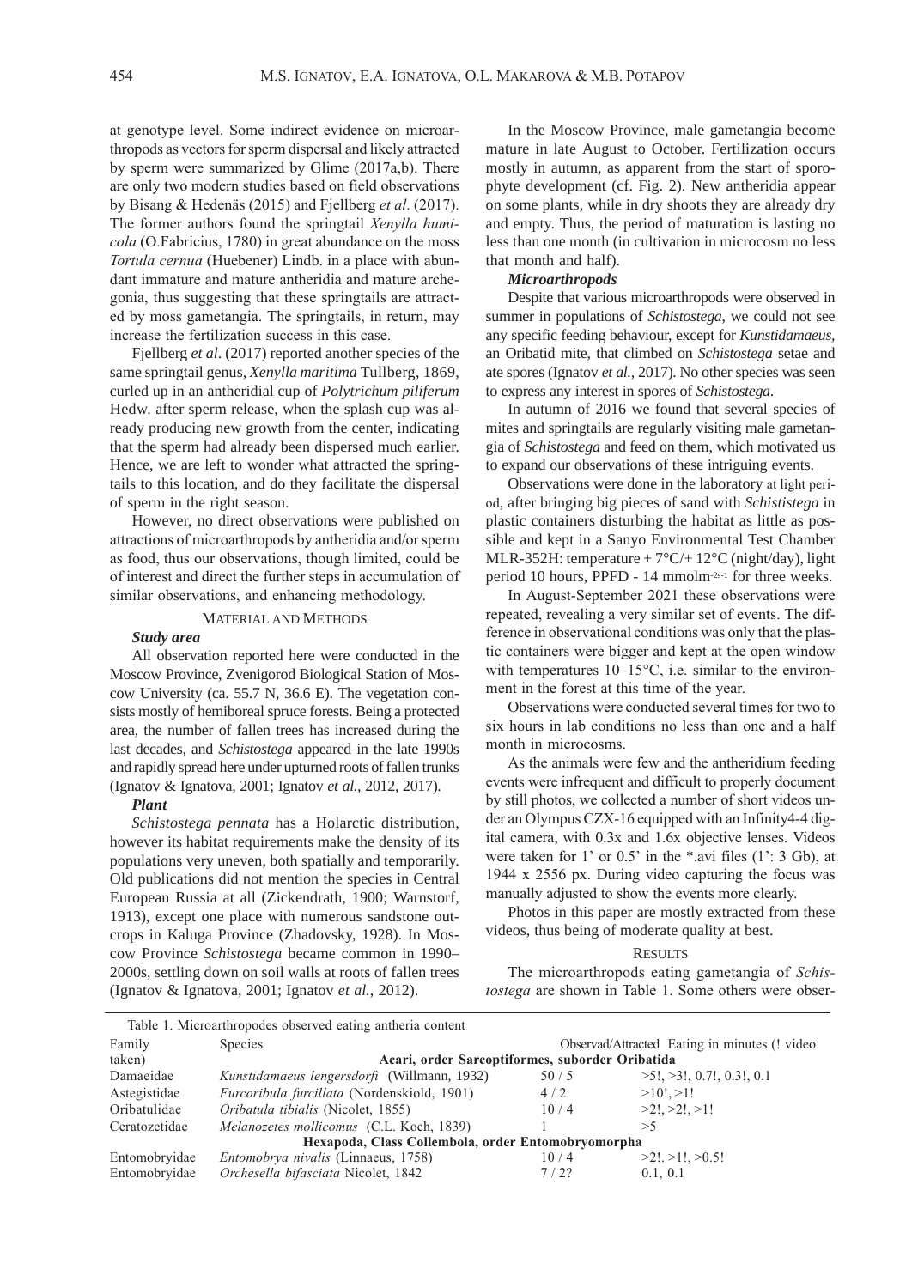

Fig. 3. Male shoots of Schistostega pennata, terminated with antheridia, often acquiring a drop, that is transparent at first but after 10–30 minutes becoming muddy because of discharging of antheridia content into water.

Fig. 4. Young *Kunstidamaeus* approaches Schistostega antheridia and eats their contents. Video: https://kmkjournals.com/upload/ video/Arctoa/30/Arctoa30\_451\_462\_SM\_*Kunstidamaeus*\_1a.mp4 (A–C); after 1': same (enlarged)...\_SM\_*Kunstidamaeus*\_1b.mp4 (not shown here); after one more 1': same (more enlarged)...\_SM\_*Kunstidamaeus*\_1c.mp4 (D–F).

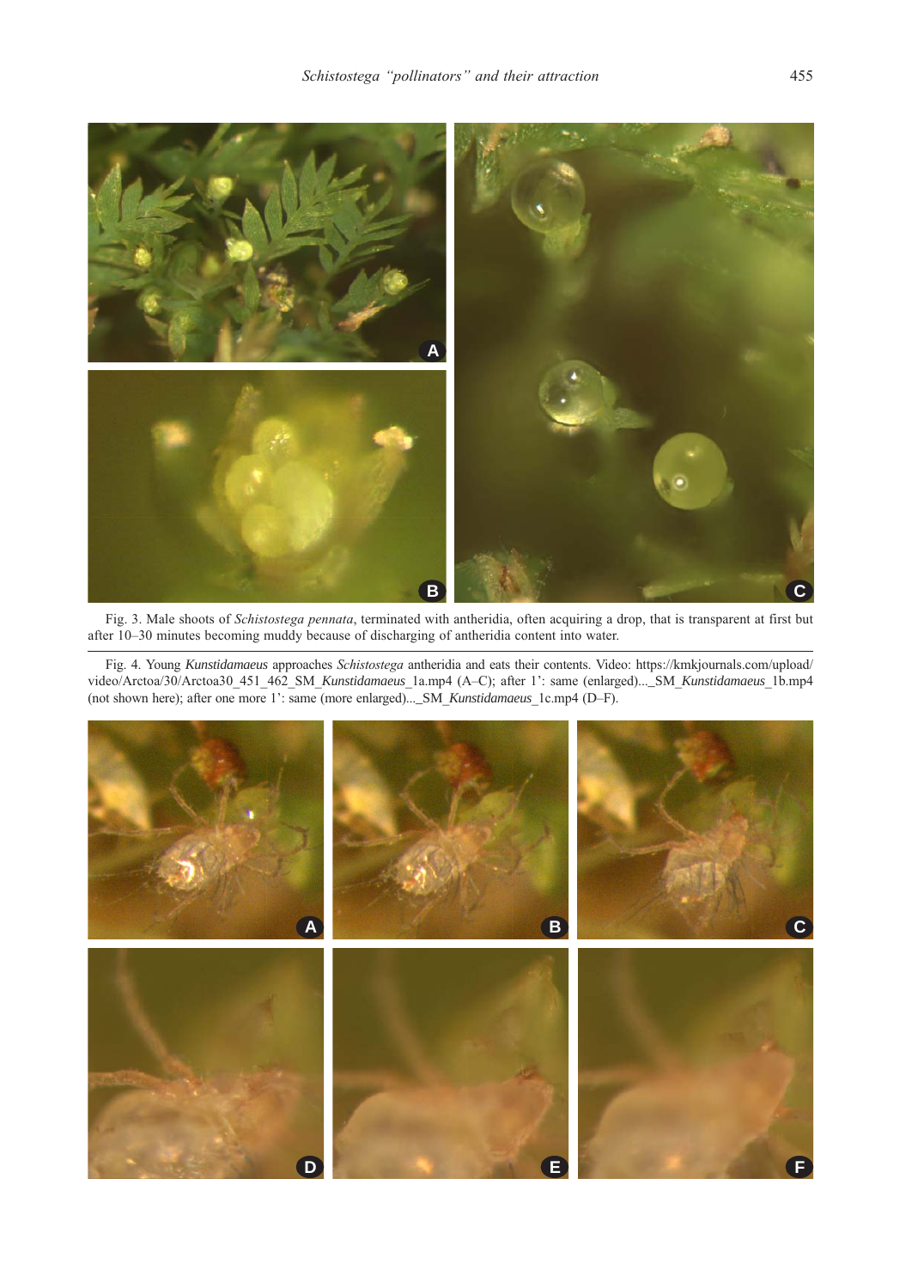

Fig. 5. Young, still pale (A–C) and old, dark gray (D–I) Kunstidamaeus mites approach Schistostega antheridia and eat their contents. A–C: Video: https://kmkjournals.com/upload/video/Arctoa/30/Arctoa30\_451\_462\_SM\_*Kunstidamaeus*\_2.mp4; (D–F): same ...\_SM\_*Kunstidamaeus*\_3.mp4; (G–I): same ...\_SM\_*Kunstidamaeus*\_4.mp4.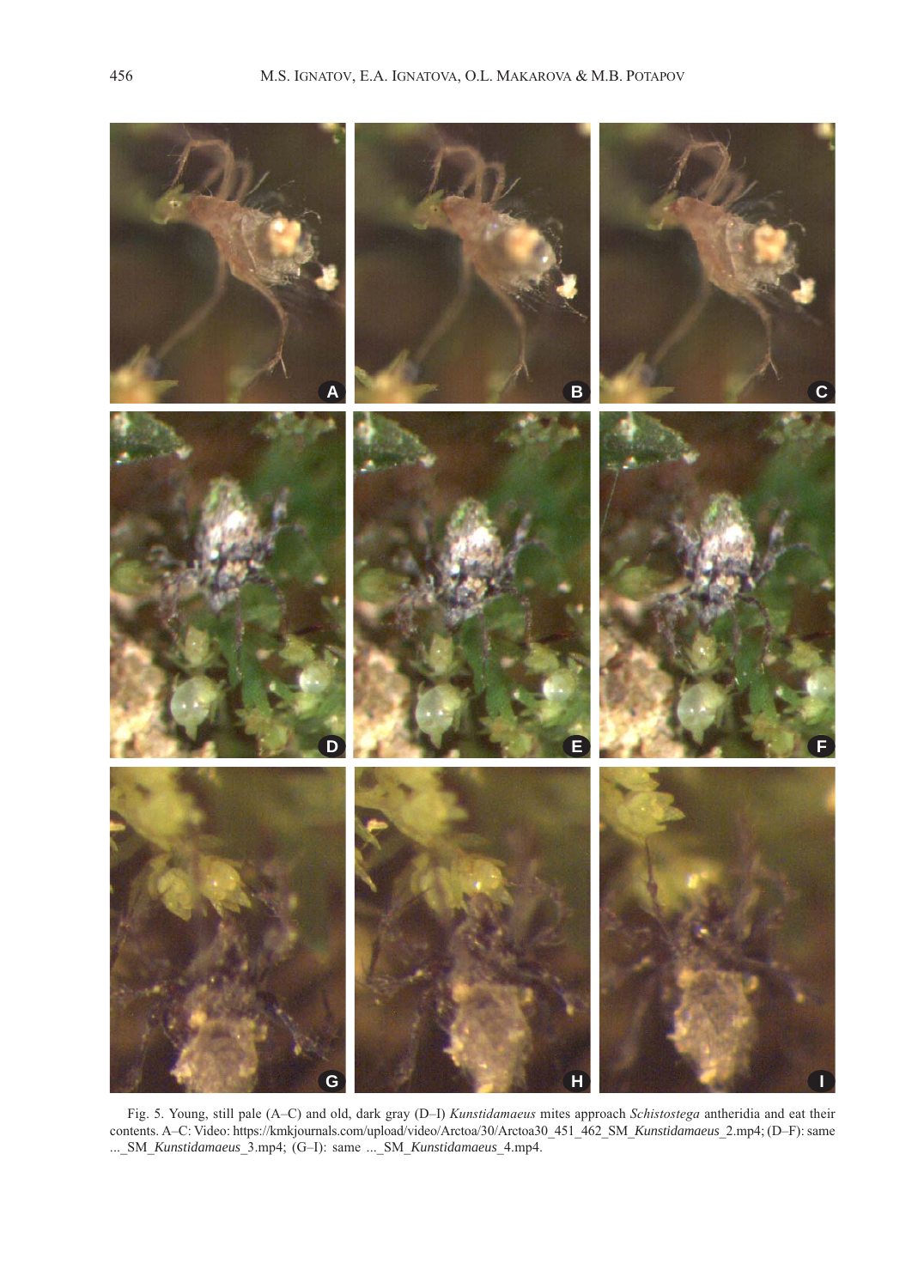

Fig. 6. Adult *Kunstidamaeus* shown in Fig. 5G–I and Video: https://kmkjournals.com/upload/video/Arctoa/30/ Arctoa30\_451\_462\_SM\_Damaeidae\_4.mp4, collected immediately after leaving Schistostega, put under cover glass (A), showing spermatozoids around its proterosoma (B and magnified B': compare B' with Fig. 1D), and after several hours photographed after DAPI staining, showing DNA-containing units (bright cyan in C).

ved within Schistostega at the time of antheridia maturation; they are mentioned in the text. Details of the observations described below. Among them, collembolan species, members of *Entomobrya* and *Orchesella* are atmobionts (i.e. spending considerable time on plant bases, above the litter). Some other species observed on the ground and on Schistostega, are mostly litter species (Collembola: Tomocerus s.l., Oribatida: Steganacarus carinatus (C.L. Koch, 1841), and probably Kunstidamaeus lengersdorfi), or hemiedaphic entities (Collembola: Lepidocyrtus; Oribatida: Oribatula, Melanozetes, and Furcoribula). Being common among Schistostega in our samples, these hemiedaphic species are known among bryophytes elsewhere, while Furcoribula (as well as Orchesella) occur also on trees.

The observations revealed most events of antheridia eating after several days of keeping living material in the laboratory, when many shoots developed mature antheridia at their apices (Fig. 3). Also drops of fluid were observed on some shoots, being transparent first and becoming opaque during 15–30 minutes, apparently due to discharging of the antheridial contents.

Details of the observations on microarthropods are as follow:

### Oribatida, *Damaeidae*

*Kunstidamaeus lengersdorfi* was identified by late E.A. Sidorchuk (Ignatov *et al.*, 2017), as a first record from Russia of this Central European strictly cavernicolous species (Mico & Mourek, 2008). It was common in many populations of *Schistostega* in summer time, and for our autumn observation we attributed mites to the same species name (Figs. 4–6). This rather big mite (740–850 μm), with slow wobbly gait, climbed *Schistostega* with difficulty. When reaching the antheridia, the mite spent several minutes eating them (Fig. 4). However, in many cases *Kunstidamaeus* experienced diffi-

culties in climbing, gave up and moved to the ground. When reaching the soil level, it moved more directly and 'intentionally' towards the antheridia on lower shoots shortly above ground (Fig. 5). Feeding often continued half a minute to a minute, i.e. was quite short, probably because at this time, living in an area full of such food, *Kunstidamaeus* mites were simply not hungry.

One individual, shown in Fig. 5G–I, was put under cover class and photographed in the compound light microscope to show spermatozoids around its "head" or proterosoma (Fig. 6B and magnified B'), and in addition photographed after DAPI staining in a Laser Confocal Scanning Microscope Olympus FW-1000, showing DNA-containing units, likely spermatozoids (Fig. 6C).

Interactions of *Kunstidamaeus* with Furcoribula are described below.

#### Oribatida, Astegistidae

Furcoribula furcillata was observed two times (Fig. 7A–C). Later, one female (from Fig. 7A) was mounted (Fig. 8A, B). This was a rather large female (590–650 μm). The species is Holarctic in distribution (Weigmann, 2006), living in forests and is regularly recorded within moss cover on trees (Ermilov, 2004; Ermilov & Chistyakov, 2007). Feeding behaviour appeared passive and slow, lasting for more than 10 minutes on one shoot. A big piece of plant tissue, likely a part of a torn antheridium was seen in the mite esophagus. The content of the esophagus includes various spores  $(10-11\times10-11 \text{ }\mu\text{m}, 12-11)$  $15\times9-12$  μm, and small ellipsoidal ones  $7-10\times4-6$  μm), some of them may belong to Schistostega, where they are in average  $8-10\times6-8$  µm. A granular mass in the exofagus looks quite comparable with Schistostega antheridium contents shown in Fig. 1D, and in Fig. 6B, where antheriudium content was shown from the *Kunstidamaeus* pharynx photographed immediately after this mite ate it (https://kmkjournals.com/upload/video/Arctoa/Arctoa30\_451\_462\_SM\_*Kunstidamaeus*\_4.mp4).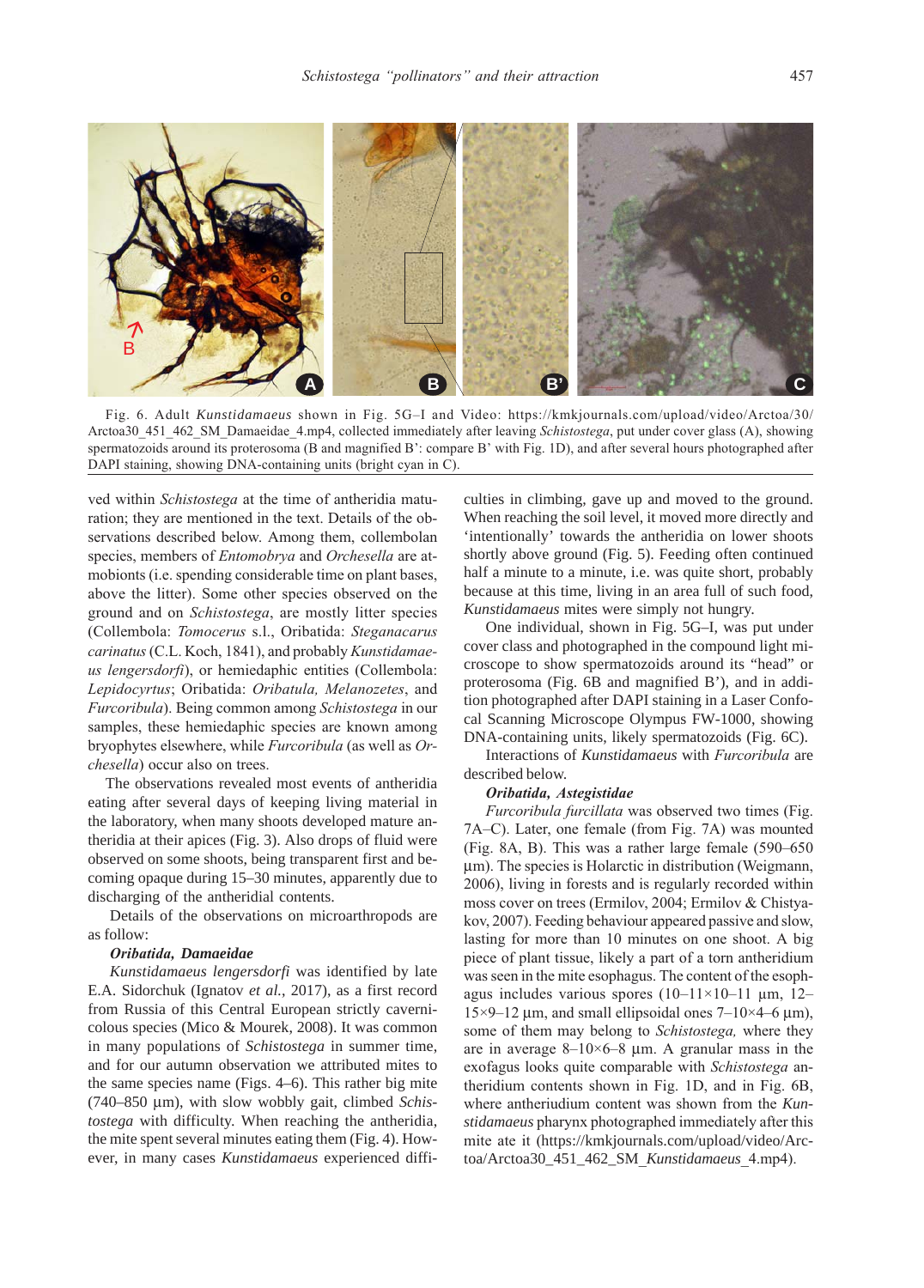

Fig. 7. Furcoribula furcillata (A–C) and Oribatula tibialis (D–I) mites approach Schistostega antheridia and eat their contents. A: Video: https://kmkjournals.com/upload/video/Arctoa/30/Arctoa30\_451\_462\_SM\_Furcoribula\_1a.mp4 (see also next minute, enlarged ...\_1b.mp4; B-C: ...\_SM\_Furcoribula\_1a.mp4 (see also next minute, enlarged ...\_SM\_Furcoribula\_2.mp4; (D-F): ...\_SM\_Oribatula\_3.mp4; (G-I): ...\_SM\_Oribatula\_5.mp4 (see also similar ...SM\_Oribatula\_4.mp4, not shown here).

# Oribatida, Oribatulidae

Oribatula tibialis, a relatively small mite (410–530 μm), its female was studied (Fig. 8C, D). This species is a cosmopolite and eurybiontic, mainly fungivorous with episodic necrophagy (Antor & Garcia, 1995; Smrž, 2010). Since it is small, it eagerly tried to dig itself into the antheridium mass (Fig. 7D–F), and the event of eating continued for more than five minutes (Fig. 7G–I). As compared with Furcoribula, Oribatula also moves across the 'Schistostega forest' faster than any other of the observed mites.

# Oribatida, Ceratozetidae

Melanozetes mollicomus was observed once (Video: https://kmkjournals.com/upload/video/Arctoa/30/

Arctoa30\_451\_462\_SM\_Melanozetes\_6.mp4), a medium sized female (460–590 μm). It is Holarctic in distribution, and is mostly the forest and a peatland dweller (Weigmann, 2006), associated with different mosses, and their vegetative parts are palatable food for its development (Shaldybina, 1967; Smrž, 2010) though same tendency to necrophagy also exists (Smrž, 2010). It was collected on peaty soil covering upturned roots in a spruce forest with Sphagnum. Feeding behaviour looked passive and slow, lasting for more than 10 minutes.

# *Mite competition*

A putative competition between mites for the source of this food was observed only once (Fig. 9A), when Kun-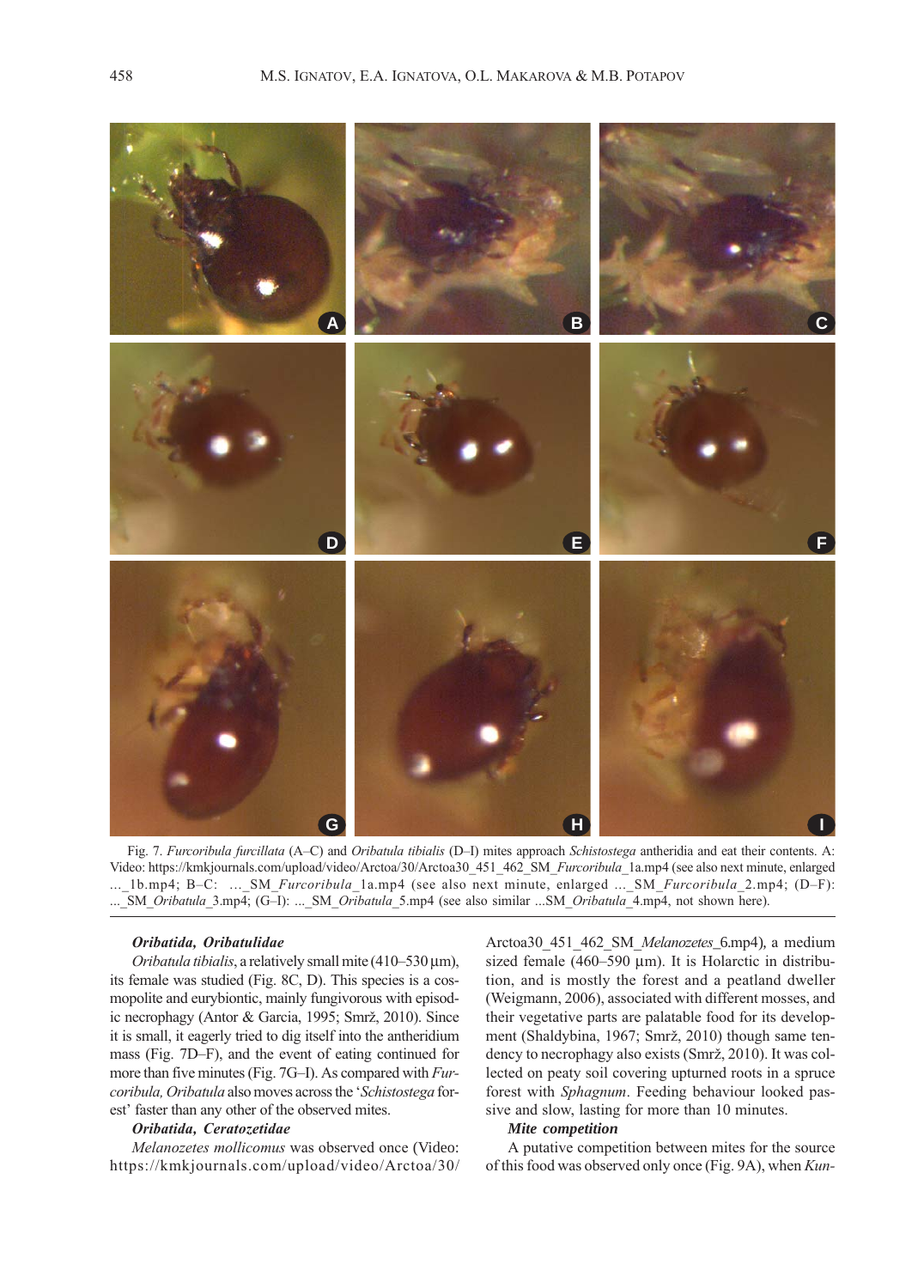

stidamaeus slowly climbed up on a moss shoot near Furcoribula furcillata (shown in Fig. 7A) and kicked it with its leg, without any obvious success or any other response (Furcoribula continued antheridium eating). Immediately after that, Kunstidamaeus moved away, but slowly, as usual, by its typical non-hurried wobbly gait.

**C**

# Attraction by female plants

Rosenstiel *et al.* (2012) found that microarthtropods are more attracted by female than male plants of the dioicous moss *Ceratodon*.

We noticed intentional visiting of female shoots of

*Schistostega* with unfertilized (?) archegonia only once by *Kunstidamaeus.* However, that plant had some mycelium at the shoot top, and it is thus not clear if the mite was more interested in *Schistostega* or in the fungus. It spent more than a minute picking at something on the shoot top.

with Hoyer medium.

**D**

Furcoribula furcillata climbed the top of shoots with recently fertilized archegonia/juvenile sporophytes (Fig. 9B, C) and spent about a minute there, 'looking for something', then slowly descended and walked away. That was the only observation, not necessarily relevant to the present subject. We decided to mention this because very



Fig. 9. Mite competition and attraction by female plants. A: Kunstidamaeus approaching to Furcoribula (same as in Fig. 7A) that sits and eats antheridium; then *Kunstidamaeus* attacks *Furcoribula*, kicking it by leg (not shown), but without success. B–C: Furcoribula climbing and sitting on the top of female shoot with archaegonium, fertilized few days before.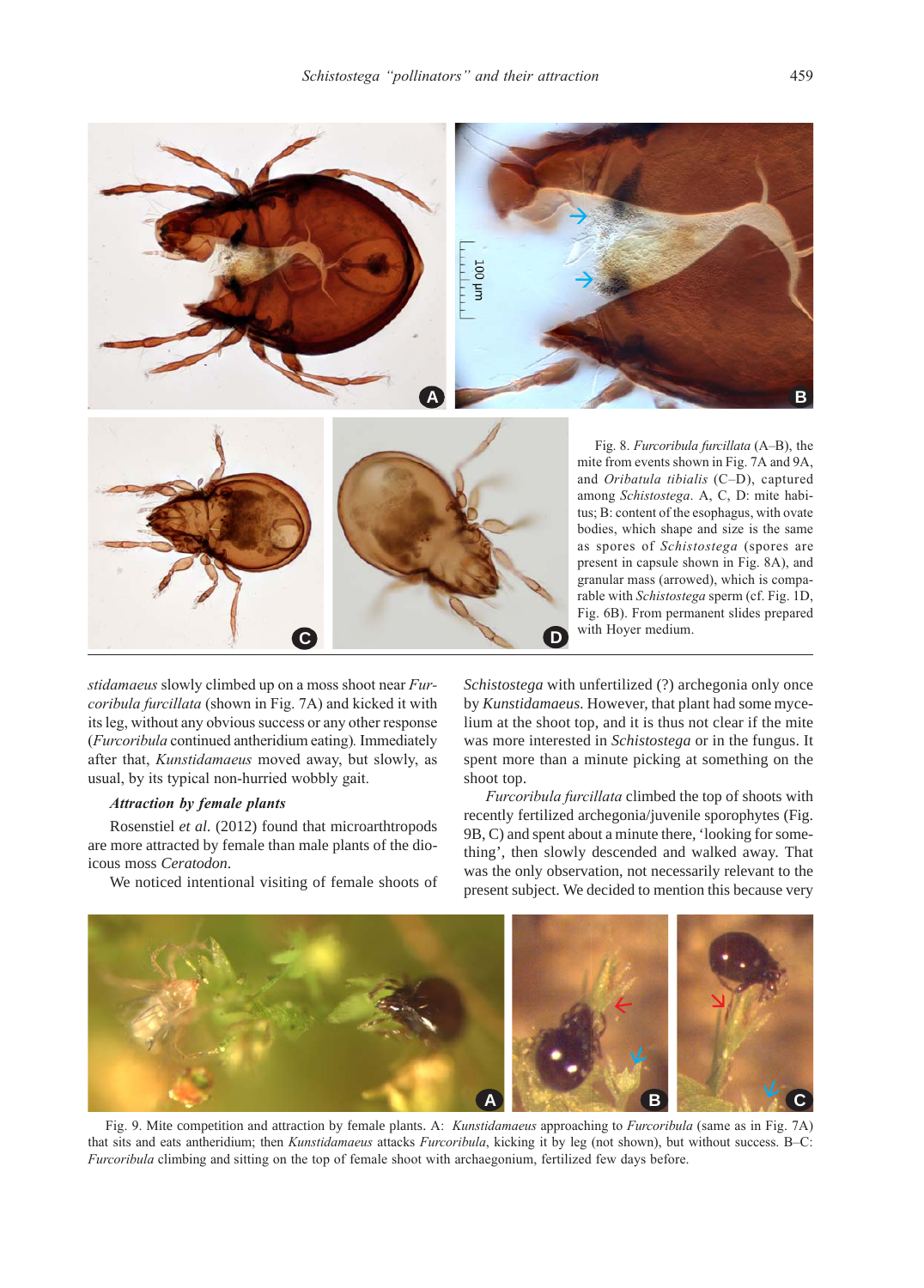

Fig. 10. Entomobrya nivalis springtails approach Schistostega antheridia and eat their contents. A–C: Video: https://kmkjournals.com/ upload/video/Arctoa/30/Arctoa30\_451\_462\_SM\_Entomobrya\_1a.mp4 and continue, ...\_SM\_Entomobrya\_1b.mp4 (not shown here); D-F: ... SM Entomobrya 2.mp4.

close to the female shoot there were two male plants terminated with antheridia clusters at the stage that looked maximally attractive, while the mite was not interested in the latter.

## *Collembola, Entomobryidae*

We detected interest to antheridia of *Schistostega* in only two species of the genera *Entomobrya* and *Orchesella*, both represented by common species, readily identifiable by photo and video.

Entomobrya nivalis is the only species for which we observed several visits of antheridia (Fig. 10A–C) and a rather long period of sitting and eating antheridia of Schistostega (Fig. 10D–F).

Orchesella bifasciata kicked the antheridial clusters by its head several times when passing them, but it ran too fast for us to take a picture. Although we got the impression that it bit the antheridia, this observation is somewhat uncertain. Entomobrya was also fast-moving

and only three short videos were successfully captured at a single occasion.

## **DISCUSSION**

Arthropods are the main consumers of plants; however, their damage to bryophytes is far smaller than that of vascular plants. Most records refer to Diptera and Coleoptera larvae feeding on aquatic and stream-side mosses, apparently generalists, not feeding on any particular species (as summarized by Glime (2017).

Obligate bryophagy among terrestrial arthropods is obviously rare, occurs sporadically and is common only in several major taxa of insects and Acari. For most North American pill beetle (Byrridae), the bryophagy is certainly obligate (Johnson, 1991). It is also known for all species of Peloridiidae, Hemiptera (Burckhardt, 2009) and proved for some Boreidae species (larvae and adults), Mecoptera (see Hågvar, 2010; summarized). Other insect cases comprise separate genera or species belonging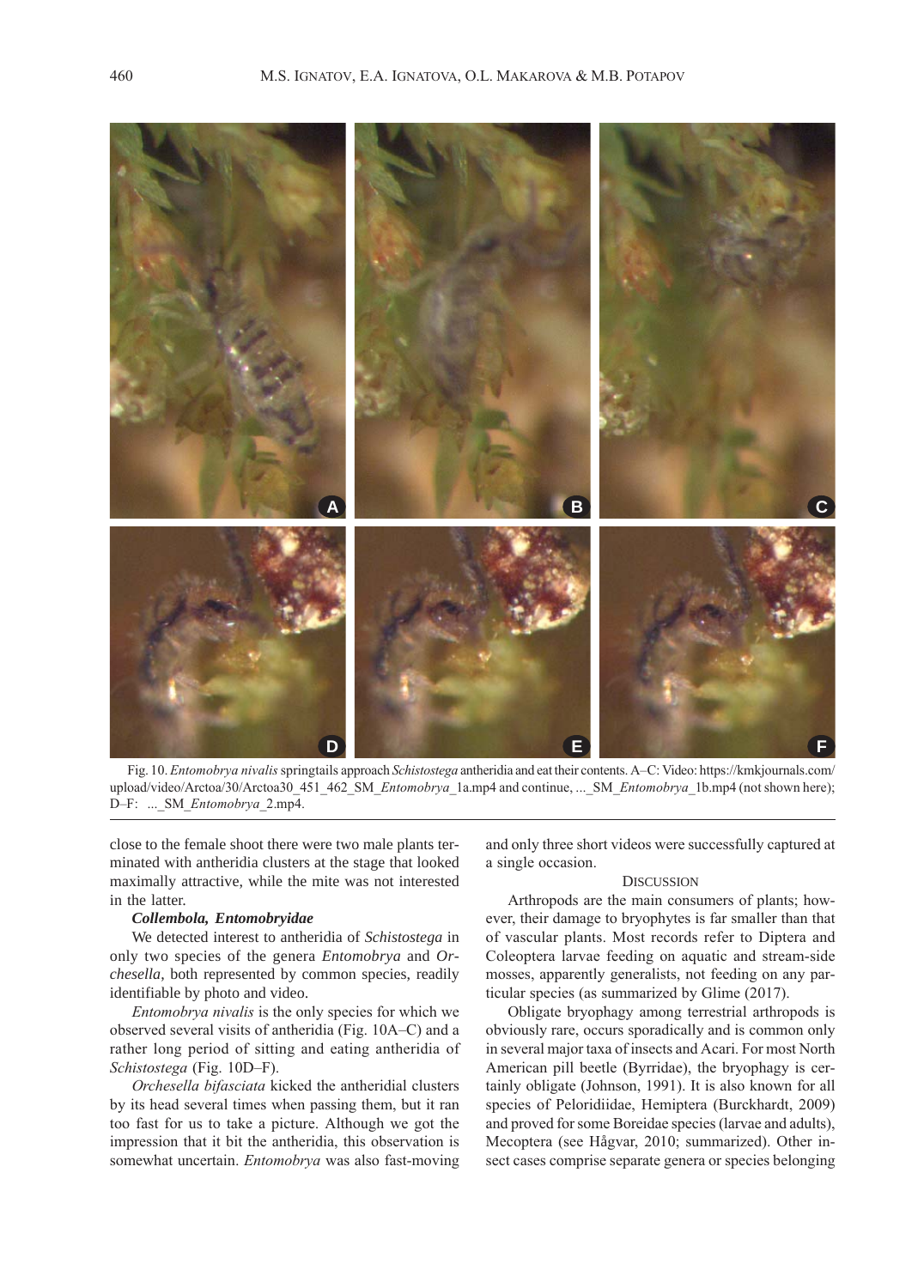to Artematopidae (Coleoptera), Tipulidae and Chironomidae (Diptera), Micropterygidae and Pyralidae (Lepidoptera), Tingidae (Heteroptera) (Johnson, 1987). Among trombidiform mites, the obligate bryophagy is an appanage of the genus Eustigmaeus (=Ledermuelleria), Stigmaeidae (Gerson, 1972), and family Penthalodidae (Walter & Proctor, 2013). For oribatid mites, only single evidence of the obligate bryophagy (on liverworth) of the member of Birobates, Oripodidae, is known (Colloff & Cairns, 2011).

Reinard Schuster (1956) was likely the first who found the remnants of vegetative moss tissue in the guts of four oribatid mite species. Woodring (1963) reported several oribatid mite species reared on moss. Gerson (1969) observed unidentified oribatids to gnaw the capsules of various mosses and to feed upon the spores. However, the first direct observation of spore consumption was reported by Ignatov *et al.* (2017), who provided evidence that moss spores may be intentionally used as food by *Kunstidamaeus lengersdorfi.*

In studies of gut contents of Collembola (Davidson & Broady, 1996; Ponge, 1986), moss fragments (from Tortella tortuosa (Schrad. ex Hedw.) Limpr. and Pseudoscleropodium purum (Hedw.) M. Fleisch.) were frequent. The proportion of the fragments is especially high if the collembolan species living in moss cushions (Varga *et al.*, 2020). The mosses are also the common food for Collembola of glacier forelands where the barren ground is covered with the scattered windblown fragments of gametophytes (Hågvar, 2012).

The consumption of antheridium content remains a little-known topic because in most cases such male organs are well packed inside perigonial leaves, which makes them both difficult to access for sperm consumers, and difficult to observe in intact moss carpet. Cronberg (2012) presumed the attraction of microarthropods by lipids from antheridia. Paolillo (1979) provided data on the lipid contents in three moss species.

*Schistostega* is an exceptional moss, lacking the mentioned inconvenience for observations. It is simply surprising how these tiny plants expose their male gamentangia with the substance so crucially important for procreation. It seems, however, that the risk is not that big, as potential consumers are few. *Schistostega* is so delicate, that only few microarthropods are able to reach the shoot tops by climbing. For larger insects, the antheridia, which usually occur by 2–6 per plant, are too small. Also, vertical soil banks in the habitats of *Schistostega* are unstable, and few species are able to move there.

Microarthropods that were noticed consuming the antheridium content are polyphagous. Certainly, a specialization to the sperm nourishment cannot be very narrow, as the sperms are only temporarily available, in the Moscow area during a period of about a month to a month and half in the beginning of the autumn, with night temperatures not or only rarely dropping below zero during night.

One of the most striking results was that the species consuming antheridia were the same during the two observation periods in 2016 and 2021. Springtails and mites are also the main arthropods discussed in the literature regarding moss sperm dispersal (Bisang & Hedenäs, 2015; Cronberg, 2012; Cronberg *et al*., 2006, 2008; Glime, 2017a,b). Although data is limited, in maybe worthy noting that unlike other mentioned microarthropods, *Kunstidamaeus* consumption of antheridia was observed by both adults and nymphs.

We hope that the present report will increase the interest in the subject and provoke further studies that may reveal more details of the chemistry of attraction and repelling.

# ACHNOWLEDGEMENTS

We are grateful to Wojciech Niedbala for help in mite identification, to Kirill Makarov for taking some pictures, and to Nils Cronberg and Lars Hedenäs for comments and suggestion, including lingustic improvements. The work of MI and EI by Lomonosov Moscow State University has been conducted under state assignment no. 121032500090-7. We thank Ministry of Higher Education and Science of Russian Federation for the support the Center of Collective Use "Herbarium MBG RAS", grant 075-15-2021-678.

#### LITERATURE CITED

- ANTOR, R.J. & M.B. GARCIA. 1995. A new mite-plant association: Mites living amongst the adhesive traps of a carnivorous plant. – Oecologia  $101: 51 - 54.$
- BISANG, I. & L. HEDENÄS. 2015. Mass-occurrence of springtails on *Tortula cernua* (Huebener) Lindb.: A field-observation of possible animal-mediated fertilization. – *Journal of Bryology* **37**: *339–341*.
- BURCKHARDT, D. 2009. Taxonomy and phylogeny of the Gondwanan moss bugs or Peloridiidae (Hemiptera, Coleorrhyncha). – Deutsche Entomologische Zeitschrift 56: 173–235.
- COLLOFF, M.J. & A. CAIRNS. 2011. A novel association between oribatid mites and leafy liverworts (Marchantiophyta: Jungermanniidae), with a description of a new species of Birobates Balogh, 1970 (Acari: Oribatida: Oripodidae). – Australian Journal of Entomology 50: 72–77.
- CRONBERG, N. 2012. Animal-mediated fertilization in bryophytes parallel or precursor to insect pollination in angiosperms? – *Lindbergia* **35**: *76–85.*
- CRONBERG, N., R. NATCHEVA & K. HEDLUND. 2006. Microarthropods mediate sperm transfer in mosses. – *Science* **313**: 1255. 10.1126/ science.1128707
- CRONBERG, N., R. NATCHEA & H. BERGGREN. 2008. Observations regarding the life cycle of silvermoss *Bryum argenteum*. – *In: Mohamed, H., B.B. Bakar, A.N. Boyce & P.L.K. Yuen (eds.). Bryology in the New Millennium. Proceedings of the World Bryology Conference 2007 Kuala Lumpur Malaysia. Institute of Biological Sciences, University of Malaya and International Association of Bryologists, City Reprographic Services, Kuala Lumpur, Malaysia, pp. 347–352.*
- DAVIDSON, M.M. & P.A. BROADY. 1996. Analysis of gut contents of *Gomphiocephalus hodgsoni* Carpenter (Collembola: Hypogastruridae) at Cape Geology, Antarctica. – *Polar Biology* (1996) **16**: *463–467.*
- [ERMILOV, S.G.] ЕРМИЛОВ С.Г. 2004. Особенности населения орибатидных клещей крупного промышленного центра: город Нижний Новгород. – [Features of fauna of the oribatid mites in large